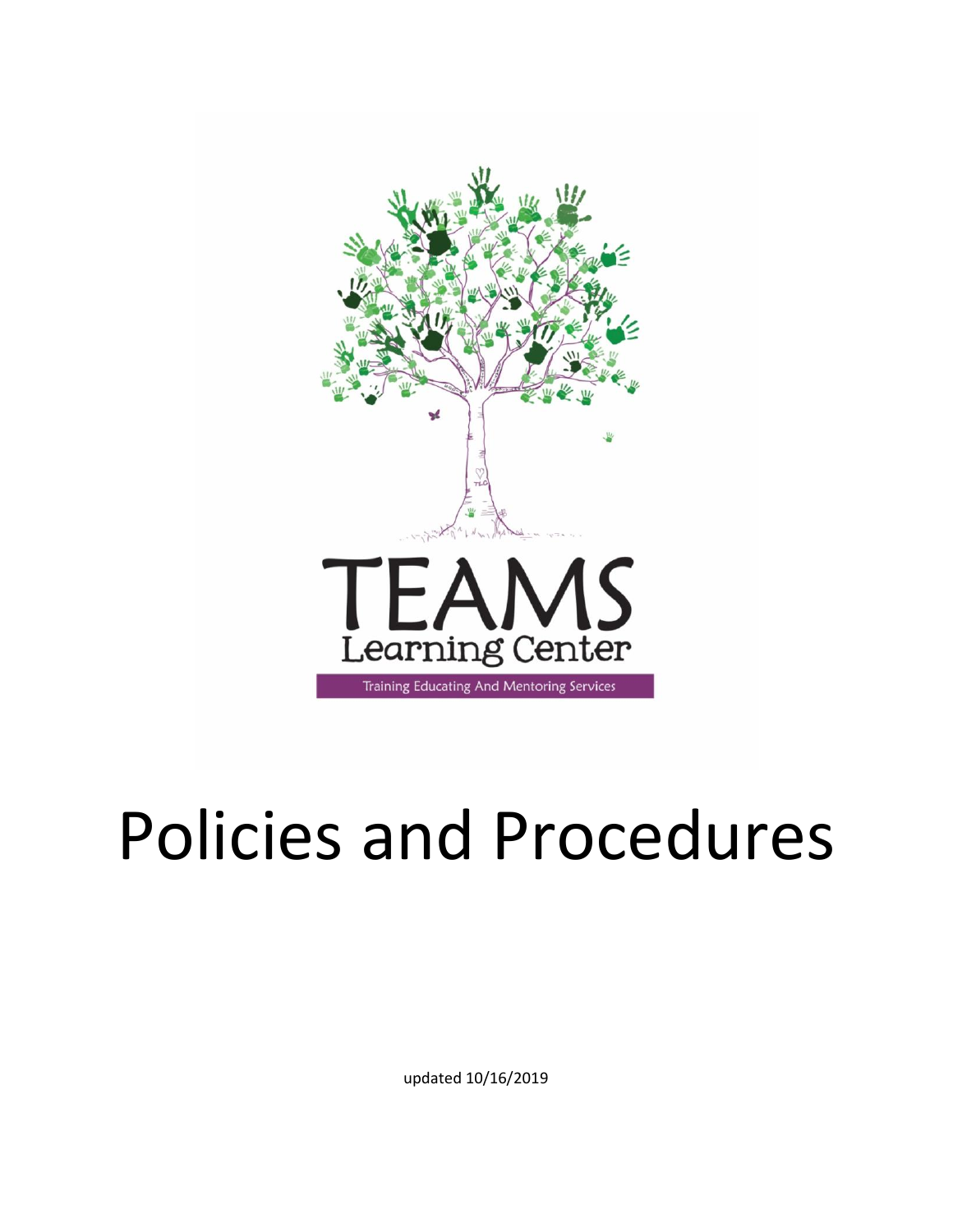#### **Contact Information**

| <b>Executive Director:</b> | Joy Robertson                           |
|----------------------------|-----------------------------------------|
| Phone:                     | (509) 860-1964                          |
| <b>Assistant Director:</b> | Alicia Bailey                           |
| Phone:                     | (360) 480-5331                          |
| Address:                   | 317 First Street<br>Wenatchee, WA 98801 |
| Phone:                     | (509) 860-5241                          |
| Email:                     | teamslearningcenter@gmail.com           |
| Website:                   | teamslearningcenter.org                 |

## **About TEAMS Learning Center:**

**Our Mission:** Our mission is to enhance the lives of young children by supporting families in our community through Training Educating and Mentoring Services. TEAMS Learning Center Curriculum believes in play with a purpose! Meaning that, our activities are chosen to support each child's interests and brain development: socially, emotionally, cognitively, creatively and physically. We are a non-profit, early-learning center focused on child development and success.

**Our Philosophy:** The first five years are the most important in everyone's life. The development that occurs during this time provides a foundation for all future growth. With a solid foundation built in these early years, our children will grow to be well-rounded, secure individuals. Each child is unique with personality and character. At TEAMS we celebrate diversity by creating an environment that facilitates self-confidence and independence. Children learn through experience in surroundings designed to challenge their minds and enrich their spirit of learning. Our educational program is fun, involved hands-on learning. It is our ultimate goal to support your child in each stage of life through age appropriate activities focusing on social, emotional, cognitive, creative, and physical development.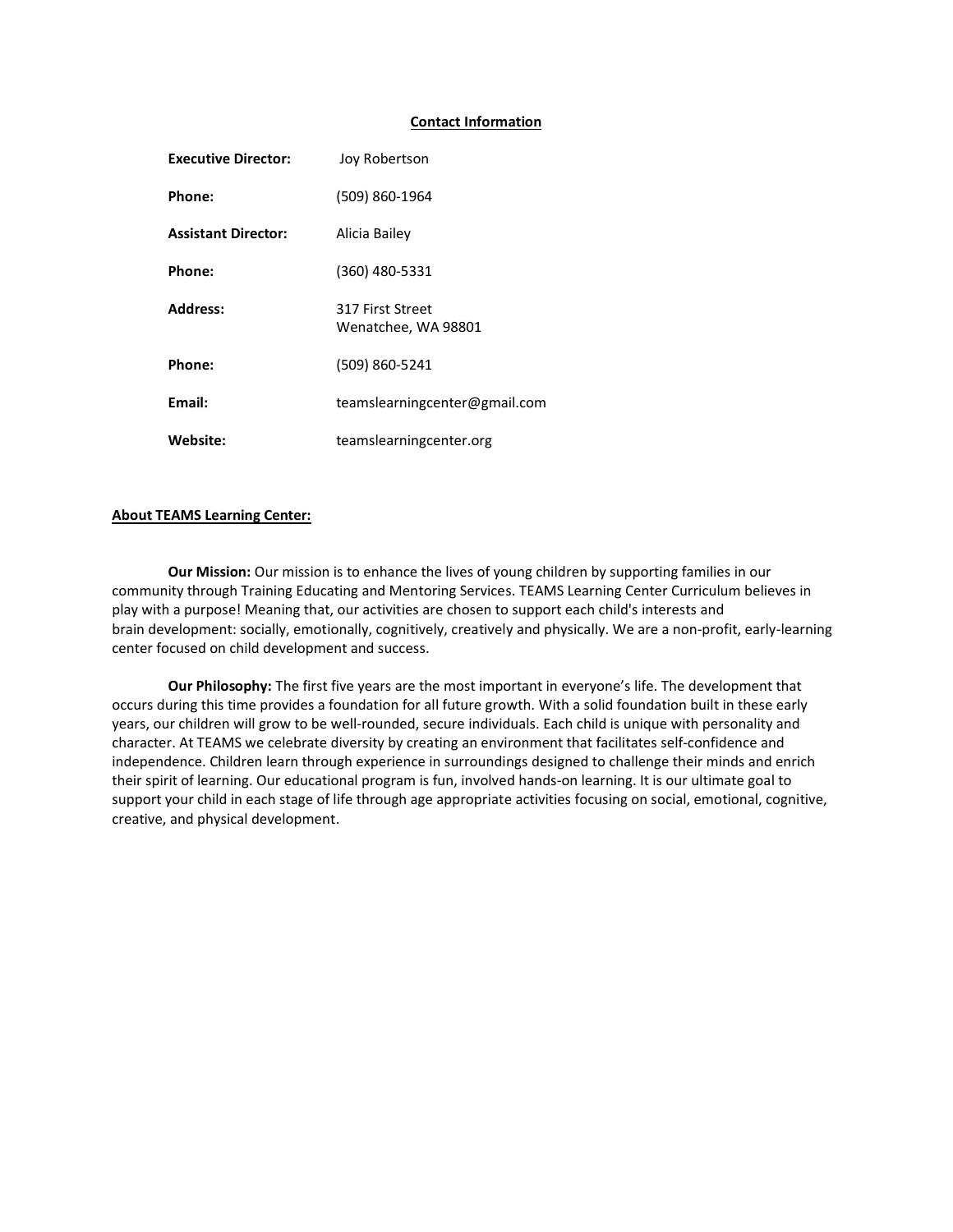## **Enrollment Requirements**

To be admitted, all children must have the following documents completed:

- 1. Online Enrollment Form
- 2. Certificate of Immunization Status\*\*\*
- 3. Signature page of policies and procedures handbook
- 4. Medication Form (if applied to child)
- 5. Signed photo/video release form

\*\*\*It is the responsibility of the parents to keep their child's immunization record up-to-date. If choosing exempt, the certificate of exemption must be filled out. Thank you.

We keep a file for each child who is enrolled in our care.

# **Hour of Operations**

We are open Monday - Friday and hold three 3 hour sessions per day.

Morning: 9:00a - 12:00p

Afternoon: 1:00p - 4:00p

Evening: 5:00p - 8:00p

We also have the "Bonus Hour" option available Monday – Friday in addition to early learning sessions. This option is available only for children one year and older, and older siblings are welcome in the happy hour and the final hour sessions.

Early Birds – 8:00a – 9:00a Lunch Hour – 12:00p – 1:00p Happy Hour – 4:00p – 5:00p The Final Hour  $-8:00p - 9:00p$ 

### **Session Fees**

Each early learning session costs \$20 per child, per session. Each Bonus Hour option costs \$20 per child, per sessio,. Payment is required at time of booking. We have a late policy of \$1 per minute after the session ends.

# **Cancelation Policy**

If your child will no longer be attending the session, please cancel online as soon as possible. We have a 24 hour cancelation policy, any session canceled within 24 hours or less with not receive a refund. Please consider the funds as a donation to our program. 24 hours or more will receive a 100% refund.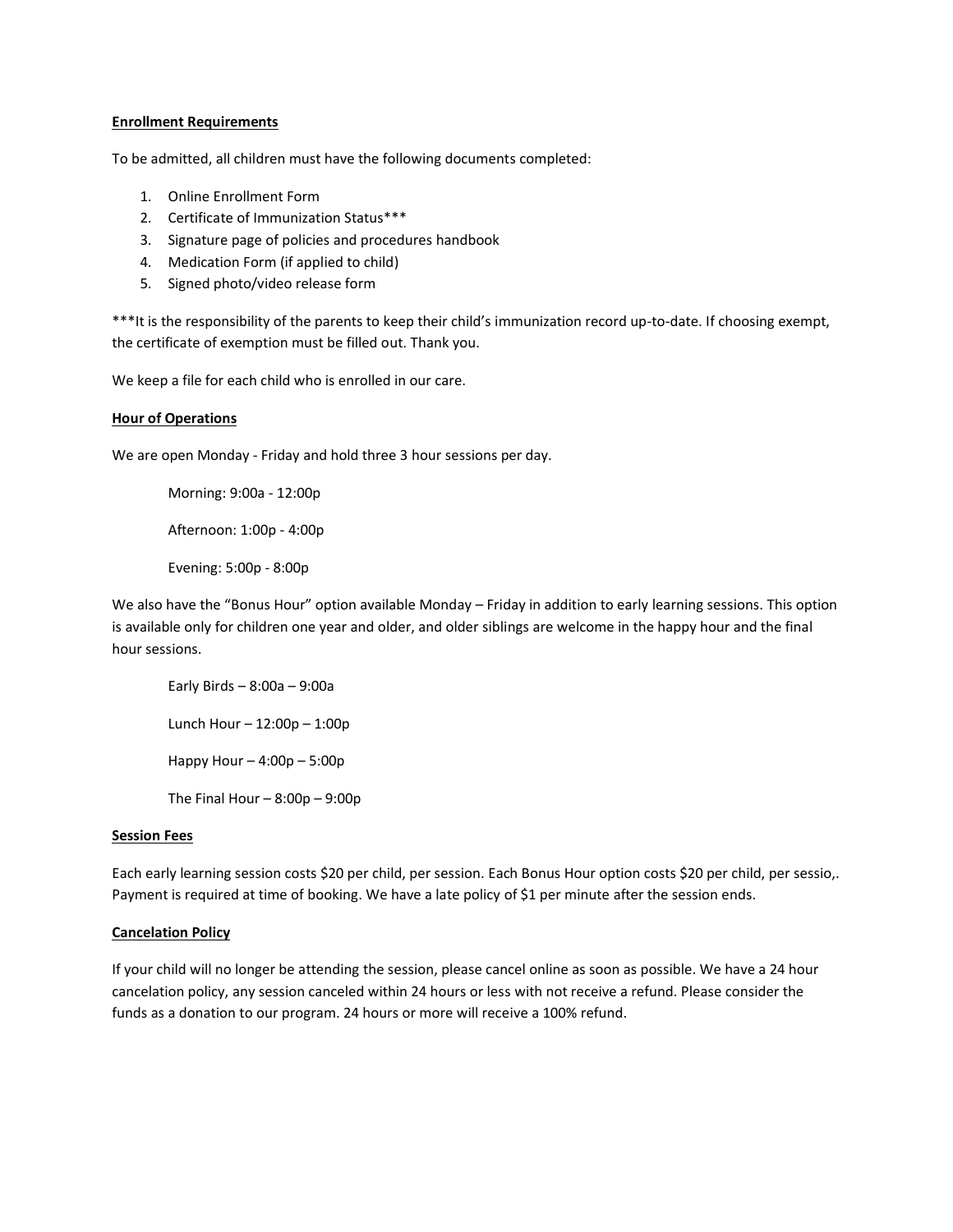# **Holidays and Vacations**

We are closed on the following dates:

| January   | New Year's Day                                     |
|-----------|----------------------------------------------------|
|           |                                                    |
| May       | <b>Memorial Day</b>                                |
| July      | Independence Day                                   |
| September | Labor Dav                                          |
| November  | Thanksgiving and the day after                     |
| December  | December 24 <sup>th</sup> through 31 <sup>st</sup> |

In addition, we may, on a rare occasion(s) need to close due to power-outage or other weather-related circumstances; however, we will always do our best to avoid such situations.

# **Personal Items Needed**

Parents of bottle-fed babies: please supply all bottles, formula, feeding supplies, and breast milk if necessary. Parents of infants and children still in diapers/pull-ups: please bring 1-2 diapers or pull-ups per session. Baby wipes are supplied by TEAMS. It may be a good idea for children who are in the process of toilet training to bring 1-2 changes of clothes. Children are silly sometimes and lose socks, shoes or other personal items, please note that labeling is not required but will help us return items properly. Items such as coats, shoes, gloves and hats should also be labeled in order to better ensure that they will be returned to the rightful owner. Children should come in proper attire for play. Please not their Sunday best as we love to paint, play outside and be messy, it is a daily part of our curriculum. During the summer we DO NOT apply sunscreen to the children, we ask that the parents do this prior to bringing their child to the session. We do not go outside for more than 30 minutes and not at all in extreme weather. Please don't allow your child to bring toys, candy, gum or small, chokeable items. Also please do not bring anything of value or things you treasure such as electronics, jewelry, irreplaceable mementos or items of personal value due to the fact that we are not responsible for any lost items.

# **Signing in and out procedures**

Parents/guardians are required to enter the building with their child and sign that child in on the sign-in sheet in the appropriate line (drop off, stay and play, volunteer) at the beginning of each session. Sign in process includes child's name, adult's name, and adults signature agreeing to the terms of TEAMS Learning Center. We ask that you sign your child out at the end of each session with a signature or initials on the same form and line used for the sign in process. We ask that you please park in our designated side of the parking lot or there is also street parking available on Buchanan Ave. The parking lot across from ours is not available for our families.

# **Stay and Play**

Our stay ad play program is designed so that parent/guardians can come with their child and play in a safe childcentered learning environment. It allows cargivers to their child(ren) to TEAMS and take part in center activities free of charge. The caregivers are required to stay with their children and volunteer play with their child and other participants. During this play, they are interacting with their child but center staff are engaged, helping to guide interactions and communications if needed and provide mentoring to parents/guardians. We ask that stay and plays book online. We have 2 spots available at each early learning session and if more children will be coming we ask that this is prearranged with staff.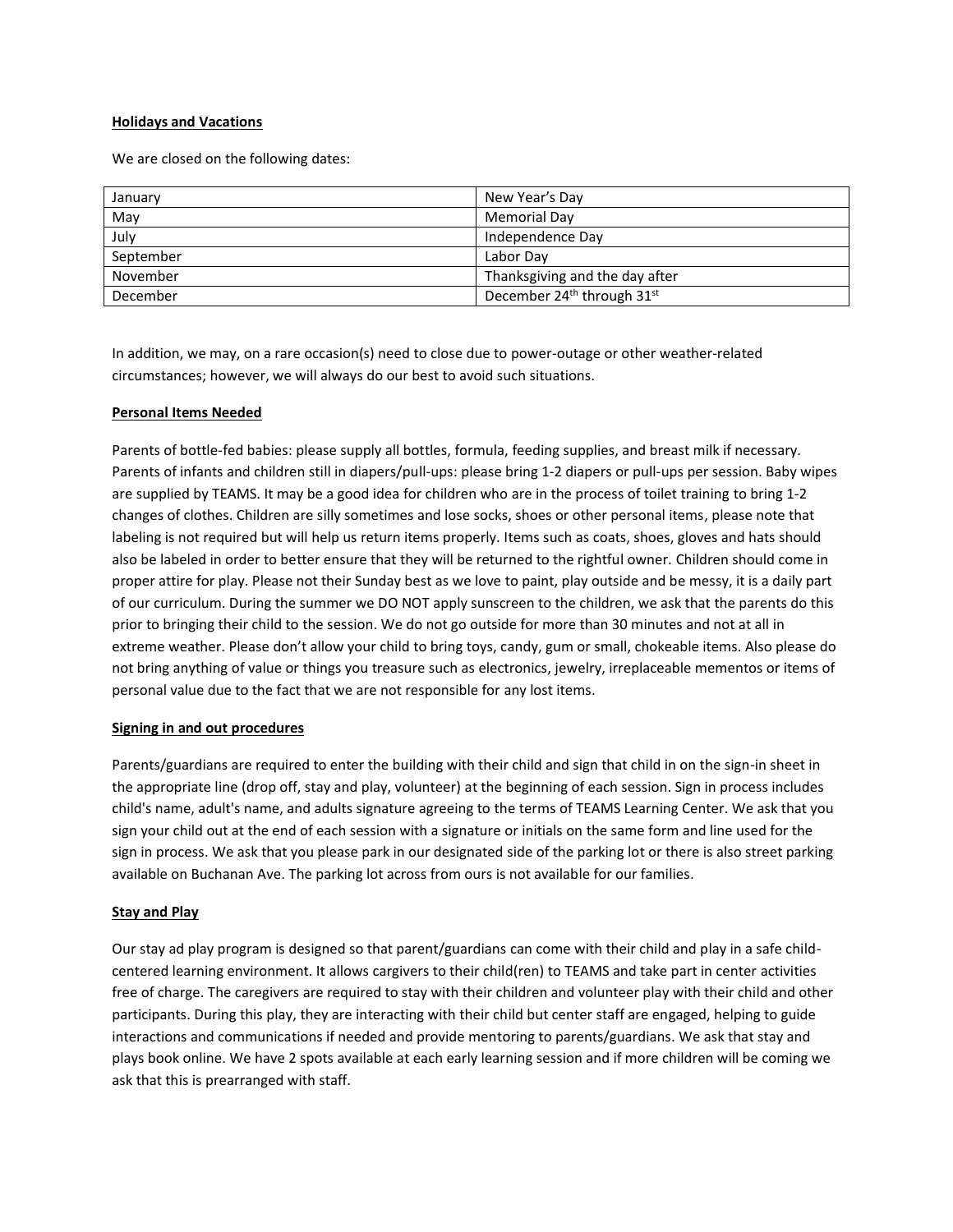# **Visitors**

Occasionally, TEAMS will have visitors who come to the school and share a special skill, talent or knowledge with the staff and children present during the session. (examples: musicians, yoga instructors, ect.) Staff are always present and visitors are not left unsupervised with children.

# **Mentees**

TEAMS offers a babysitting course and as part of the curriculum those attending (mentees) are welcomed in to the classroom to hone their skills and learn from our teachers/directors while interacting with children. Mentees are always supervised by staff and are not left alone with children.

# **Volunteers**

TEAMS program thrives off our volunteers. We, as a non-profit, rely heavily on our volunteer program. We have several different capacities that our volunteers fall in to including but not limited to: the parent advisory board, special event planning, volunteering in the classroom, helping with maintenance and clean up around the facility. All volunteers in the classroom are required to have completed a background check through MERIT and a TB test. Unless a volunteer has taken their required 30 hours STARS training, completed a background check and TB test they are not left unsupervised in the classroom with children present. If interested in our volunteer program, please contact the volunteer coordinator.

# **Typical Daily Schedule**

### WELCOME

Greet families and children as the doors open. Each day we start with gathering activities such as song and games with all of our ages combined. Parents are always welcome to join us.

### CENTERS

Child-initiated, hands-on learning, through purposeful play in dramatic play, blocks, science, manipulatives, music, sensory and play dough on the activity table. Infants and toddlers get special activities brought in to enjoy and explore in their space free of small, unsafe objects.

### SIGN-IN & CALENDAR

Circle time activities and welcoming our day. We sing daily songs, check the weather and practice our names.

### OUTSIDE LEARNING CENTERS

Explore our outside space and outdoor learning activities such as bikes, mud, and sand play.

### SNACK EXPERIENCE

We wash hands and clean the tables, then we offer healthy and hearty snacks. The children actively take part in the preparation as they practice self-help skills.

### ART LESSON

During center time we offer children seats at the activity table for a teacher-lead, process art lesson.

## DIAPERING & POTTY-TRAINING

We care for and coach each child though their potty training and changing process.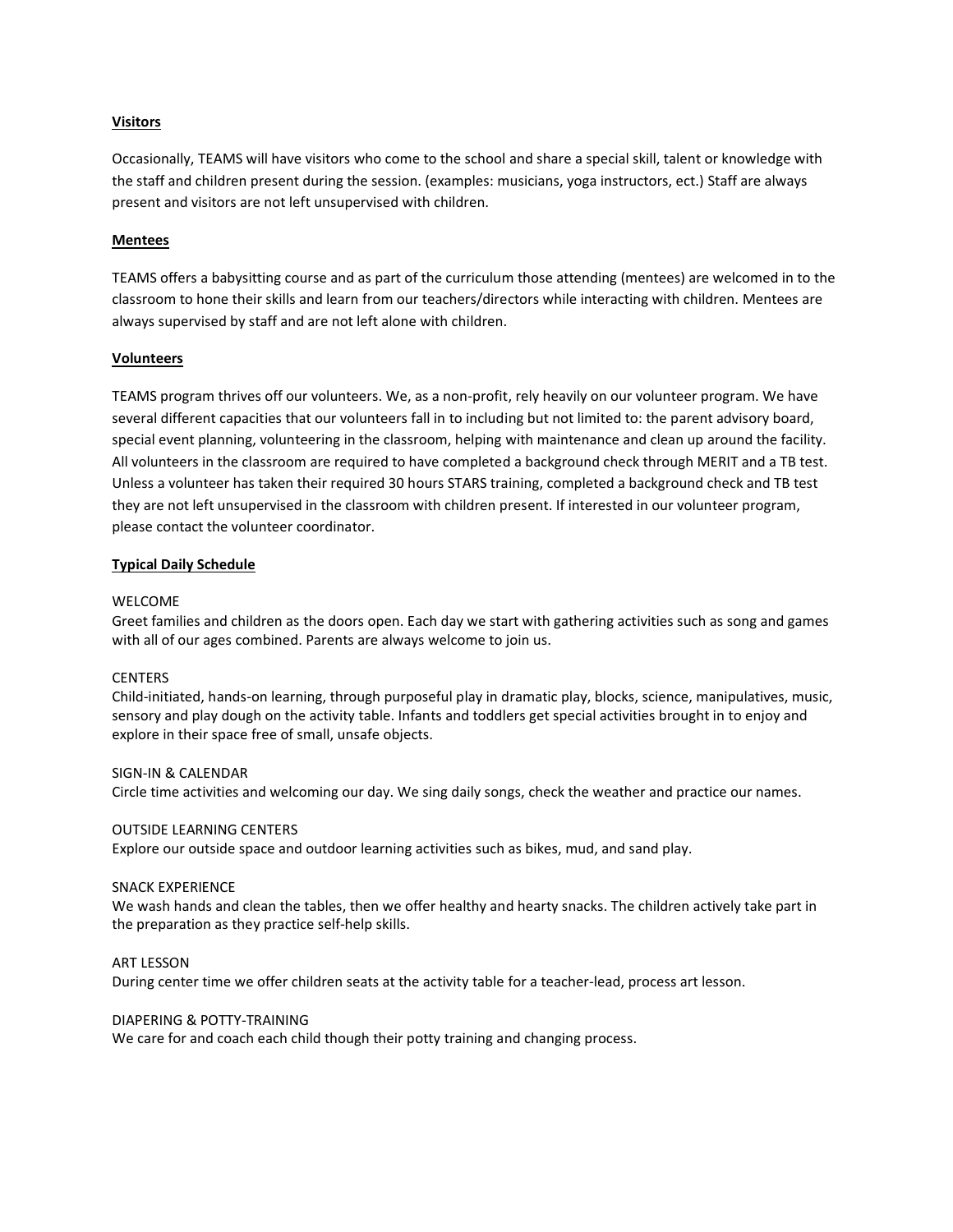# COMMUNITY CLEAN-UP

Though we clean as we play through out the day, at "clean-up" time we look all around for things out of place and working as a "TEAM" to clean everything.

## MUSIC & MOVEMENT

We gather to dance and move our bodies. We sing songs, do finger plays, following simple directions and having fun getting all of our energy out! This includes our Tree Song!

# STORY TIME

To close out our day we end with some interactive stories. As parents come in, they can join our story time as we reflect on what great fun we had learning. We like to end every session with our good-bye song – May Our Circle Be Unbroken.

# **Meals and Snacks**

We provide a snack experience at each session and each week a new skill is shown and practiced. We ask that you please feed your child the appropriate meal before the start of the session and we will provide a healthy snack. A sample of our menu is available on our website and we have alternative options available for those with allergies. Parents may bring food from home as they seem appropriate for their child's needs/allergies with the exception that we are a nut free facility. We choose nutritious snacks and ask that you please model this as well with any food you send.

In accordance with Washington State Law, the following procedures will be observed when feeding infants:

- Bottles are prepared as needed.
- If a bottle is not completely finished, it is refrigerated and sent home at the end of the session.
- Unless against medical advice, a child not in a high chair is held in a semi sitting position for feeding.
- We hold small babies during feeding, and bottles are never propped or given to a reclining child.
- Infants do not participate in our snack experience, please provide any food required.

# **Diapering and Toilet Training**

We ask that parents of infants or toilet training toddlers bring 1-2 diapers or pull-ups to each session their child attends. If a child is in underwear and currently potty training we ask that an extra outfit is provided just in case it's needed. We have a set time at each session that we change diapers, but also do so on an as needed basis. We give regular reminders for potty training kids. Please keep teachers informed of any updated during potty training process.

### **Communicable Disease Policy**

Communicable diseases are illnesses. Illnesses are spread by direct contact with infectious agents (germs or bacteria). We do our best to limit the spread of illnesses and pride ourselves on cleanliness. The following illnesses are reported to the local and state health department when a staff member or child has contracted any of these illnesses: AIDS, Campylobacteriosis, E Coli, HIB, Kawasaki syndrome, Rubella (German or 3 day), Rubella (10 day measles), Tetanus, Typhoid Fever, Diphtheria, Giardiasis, Hepatitis, Listeriosis, Meningococcal Disease, Pertussis (Whooping Cough), Rheumatic Fever, Salmonellas, Shigellosis, Tuberculosis (TB), Yersioniosis. We will notify parents of any of these diseases and may contact the health department with any other questions regarding illnesses.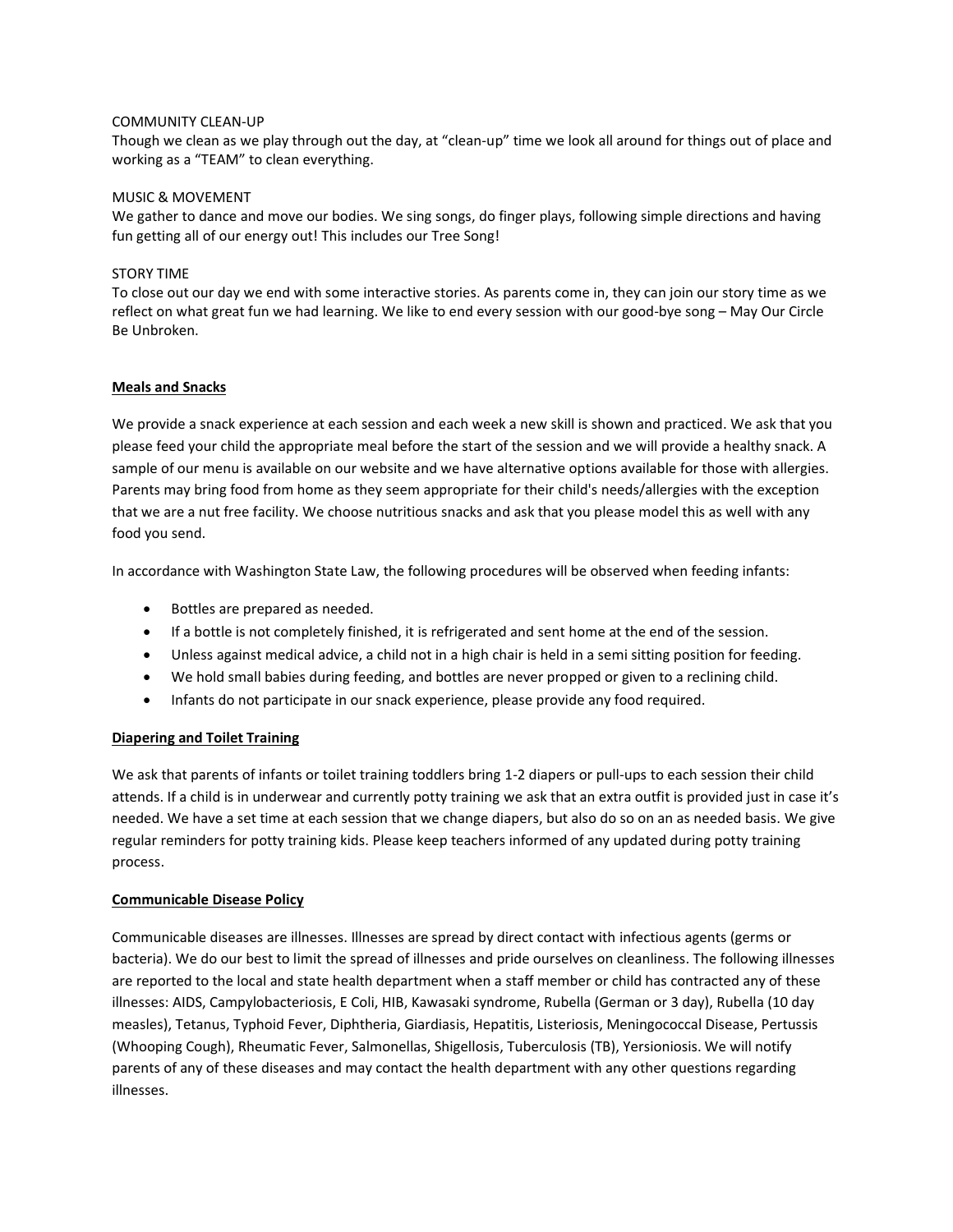# **Exclusion for Ill Children**

IF your child has any of these symptoms, please keep them home or make other arrangements for their care:

- Diarrhea: 3 or more watery stools in a 24-hour period.
- Vomiting: vomiting 2 or more times within the past 24 hours. (unless from food allergies)

• Rash: body rash, especially combined with a fever and itching. A doctor's note stating the rash is not contagious will be needed for a child to return to the center. Diaper rash, heat rash, and allergic reactions are not contagious.

• Eyes: Thick mucus or pus draining from the eye; or conjunctivitis (pink eye).

• Appearance and behavior: unusually pale, lack of appetite, difficult to wake, confused, irritable. These symptoms are an indication of the onset of illness.

• Sore throat: especially with fever or swollen glands in the neck.

• Lice, Hand Foot and Mouth or Scabies: Children must not return to childcare until they are free of lice and nits. Children with Hand Foot and Mouth or Scabies can be admitted once all scabs are healed over.

• Fever: temperature of 101 degrees or higher. Temperature under 101 degrees along with a sore throat, rash, vomiting, diarrhea, earache, irritability, or confusion.

Children with mild cold symptoms are not excluded from childcare.

### **Emergency/First Aid**

All staff will be trained in First Aid, CPR and Blood Borne Pathogens. In all cases whether a minor or major emergency we will administer care until help arrives or the child is stable. For major situations an ambulance will be called, and then the parent. A staff person will remain with your child until you arrive. Minor injuries will be noted in our injury log and in some cases parents will be notified by phone. First aid kits are available in all classrooms. In Emergency situations such as fire, natural disaster and lock downs we have a plan in place. Parents, if you happen to be picking up or dropping off during a drill it is important that you participate and follow the instructions of the staff. Please don't enter back into the building even during a drill until instructed to do so by the staff in charge. If a real emergency happens we will evacuate to our primary location of the fence line in the parking lot or in extreme cases the children's room at the library. You will also be notified of power or water outages. Again your children will remain in our care until you can be located and able to pick up.

### **Medication Management**

Because our sessions are only 3 hours long TEAMS Learning Center does not administer any medications other than those required for allergy emergencies (i.e: epi pens) Diaper cream is considered a medication therefore we do not administer diaper cream.

# **Health Policy**

We are required to have a health policy; this policy is kept in the binder in the office. Parents may request to review or have a copy of this at any time.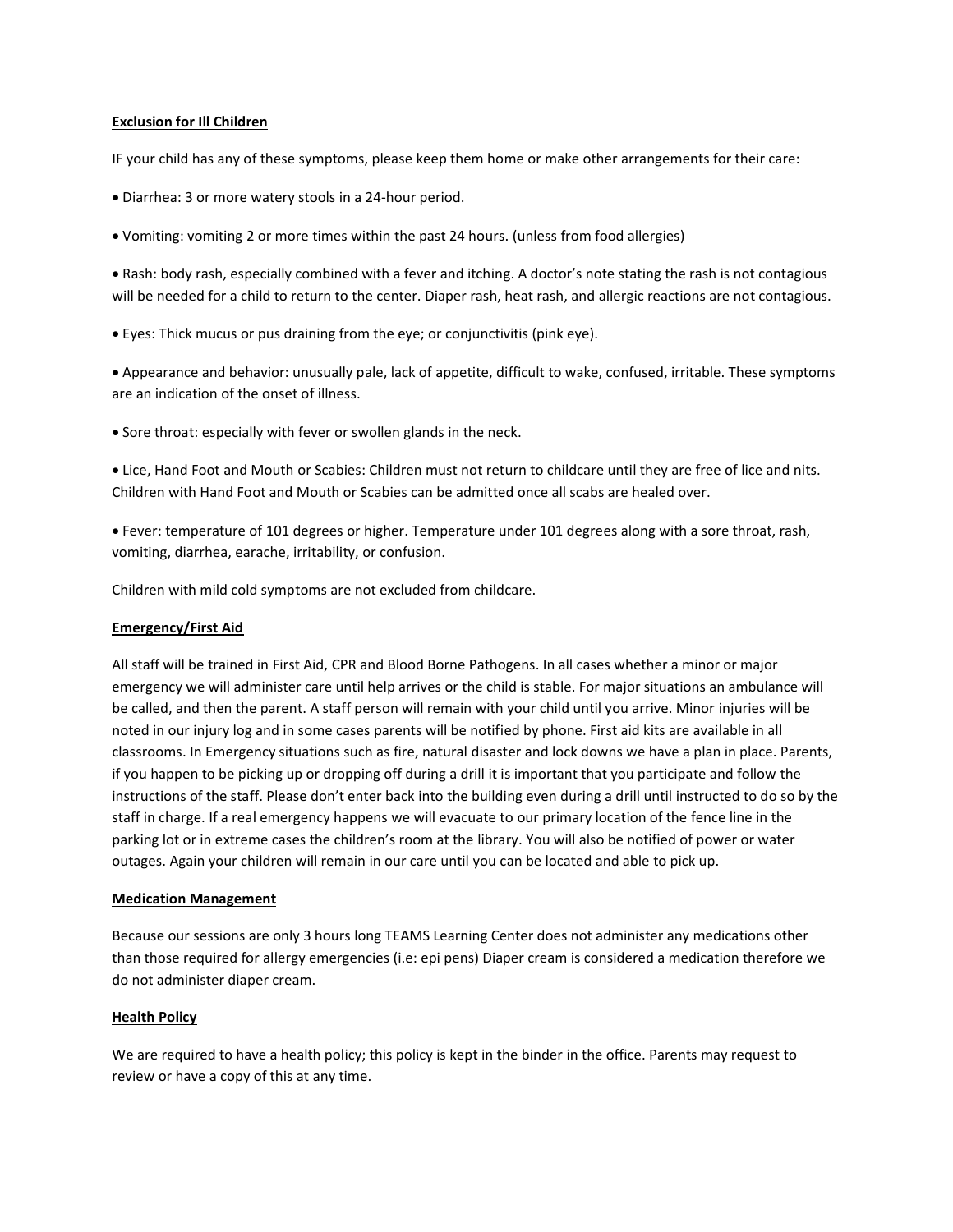# **Religious Activities**

TEAMS Learning Center considers itself a neutral center and will not encourage nor discourage the discussion of religion among children. Some teachers may choose to discuss other cultures and therefore religions with their students for educational purposes. We do not recognize any religious or specific holidays and do not include them purposefully in our curriculum.

# **Photo Policy**

We ask that you sign a release as part of your intake allowing us to take pictures or videos of your child and the fun they have during the sessions. Only TEAMS staff are allowed to take videos/photos and we frequently share these on our social media. You can take pictures of your own child while at TEAMS but we ask that they do not include other children, or if they do you are required to bock those childrens face's before sharing.

# **Disaster Preparedness Plan**

- 1. The evacuation plan and routes are posted by each exit door. Please exit the nearest location. Please memorize exit locations.
- 2. Fire drills are conducted monthly. During the file drill practice all individuals evacuate to the fence line in the parking lot. The infants are placed into our evacuation crib and rolled to the same spot as the other children. The older children walk as a class in a line to the designated meeting spot. Each teacher uses the sign in sheet to practice roll call once everyone has arrived.
- 3. Earthquake and lockdown drills are conducted every six months We practice the earthquake drill by: announcing that there is an "earthquake" and practicing the DROP, COVER, HOLD system and the lockdown drill is conducted by the center initiating our "lock down" procedure (huddle in the cozy corner and away from windows and doors.
- 4. Fire system and extinguishers are checked annually.
- 5. Staff members are trained and responsible for knowing how to use a fire extinguisher, grabbing the sign in sheet, the phone and evacuating the classroom.
- 6. Children will be safe with us until parents or emergency contacts can be located.
- 7. The following information shall be given to dispatcher in case of emergency:
	- The location of the parking lot: 317 First Street
		- Wenatchee, WA 98801
	- What the incident was
	- How many people involved
	- Where they are located.
- 8. No one is to be permitted back into the building in case of fire and no one out of the building in case of a lock down until all cleared by the authorities.
- 9. We have food enough for at least three days as well as a disaster supply kit located in the office. Our full disaster preparedness plans are available in the office and can be requested to be seen at any time.

# **Behavioral Management and Discipline**

Our staff uses a wide variety of strategies to support desired behavior. Here are just a few:

- Redirection
- Positive praise and attention to affirm appropriate behavior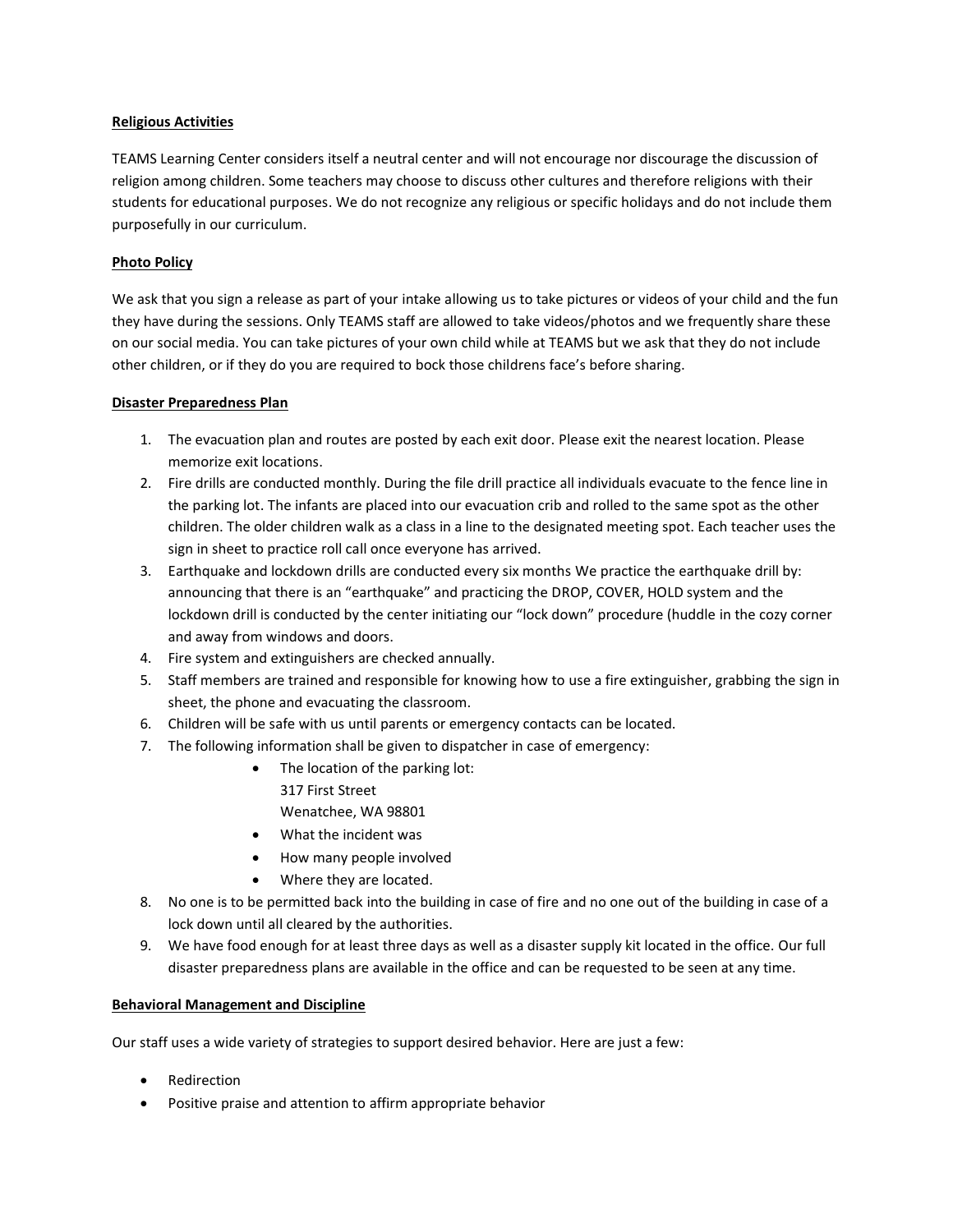- Setting up an environment to encourage sharing and peer interaction (e.g. having multiples of popular toys available, having materials that are interesting and exciting, etc)
- Stating clear expectations by explaining the directions ahead of time
- Talking about what the directions mean and practicing what they look like
- Socially coaching through difficult situations and modeling vocabulary and kind tone.

Staff's Acceptable Methods of Discipline

- A staff member could offer and encourage the child to use words that express what he/she is feeling.
- A staff member could kneel at child's eye level, and speak respectfully, with clear intention to him or her.
- The child may be asked to take responsibility for any poor choices (e.g. retrieving an ice pack for a child he or she may have hurt or wiping off a wall they have colored on, etc)
- Expectations are made clear to child, reminders are given and behavior is modeled
- If behavior continues, child is redirected to a different activity.

# **Regulations on Child Abuse, Neglect, and Exploitation**

The WAC 388-15-480 states that any TEAMS Learning Center staff are mandated reporters and must report any suspected child abuse, neglect, or exploitation to Child Protective Services or the local law enforcement agency immediately.

# **Non Discrimination Policy**

TEAMS believes that all people are created equally. Therefore we do not discriminate against anyone for race, creed, religion, color, sex, national origin or handicap. TEAMS is an equal opportunity employer and caregiver and will follow all guidelines of the RCW code. We will also give care in cultural needs and differences by displaying multicultural books, pictures and lessons in our curriculum. Individual needs will also be met. This would include persons with different family structures, and persons with disabilities.

# **Communication Policy**

Working with parents is vital. Communication about the child including behaviors, special needs, health, and development must go both ways. This communication can happen in a variety of ways:

a) Doorway Chats – teachers are available for a quick chat when a child is dropped off and picked up. Comments usually reflect events of the day.

b) Phone Calls – calls are made to reassure parents, when there is an emergency, to ask a pertinent question, and/or to notify parents of a potential problem.

c) Incident Report Form – whenever an accident or incident happens during the day, the Report Form will be completed and a copy will be given to parent. Talk to the teacher if you have any questions when you receive one of these forms.

e) Parent/Director Mentoring – One on one mentoring is available and can be requested by the parent or director(s) at any time.

f) Parent and Child Activity Events - Periodically TEAMS will plan an activity that involves parents and children. This is time for fun together and to get to know your children's teachers, friends and their parents.